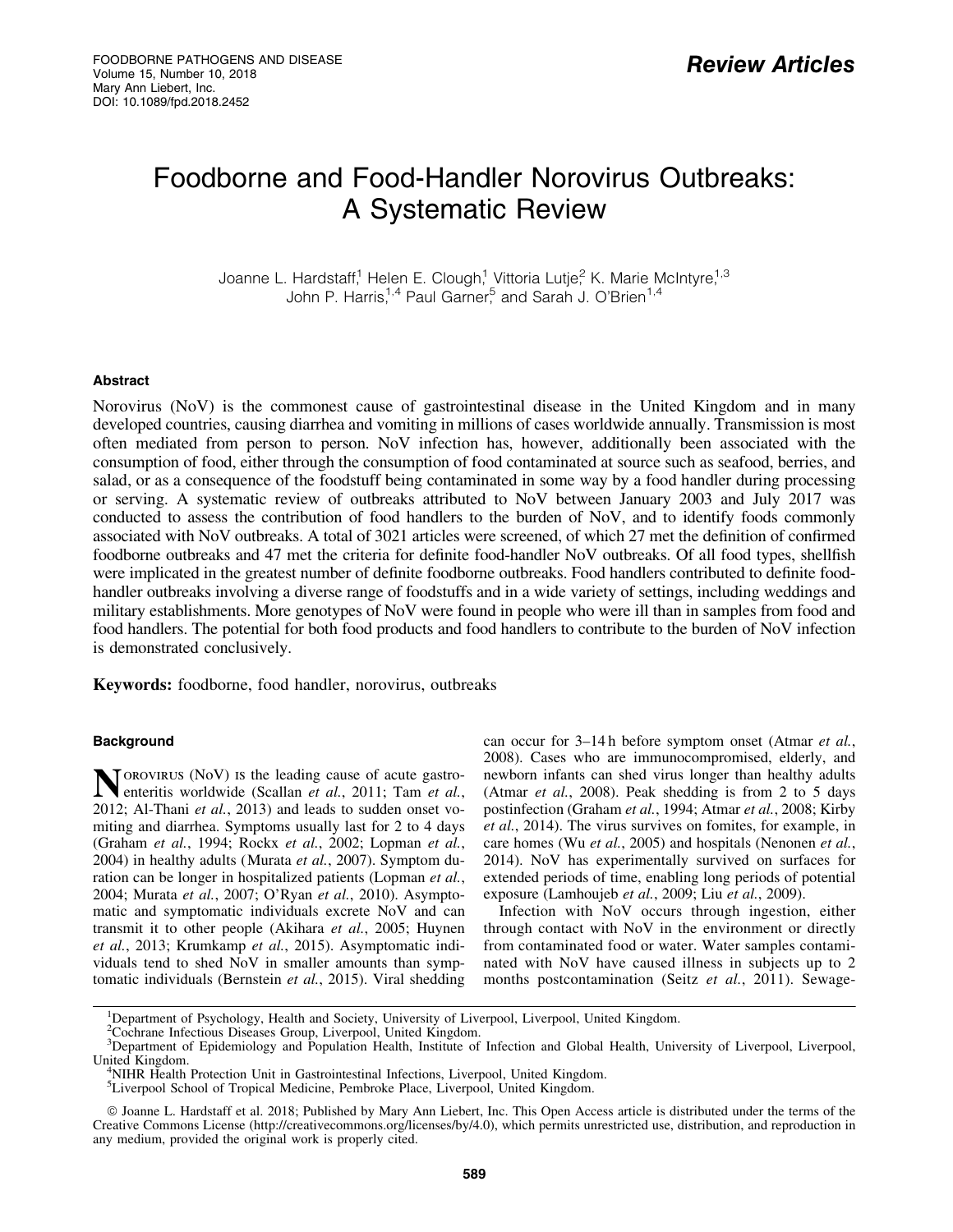contaminated water supplies containing NoV have been implicated in large outbreaks, for example, in Nokia, Finland (Rasanen *et al.*, 2010). Food is contaminated indirectly, for example, through sewage being discharged in areas where seafood is farmed (Le Guyader *et al.*, 2008) or from contaminated irrigation water (El-Senousy *et al.*, 2013). It may also be contaminated directly through the hands of infected agricultural workers. For example, Leon-Felix *et al.* (2010) demonstrated contamination of peppers in the field and on the hands of pickers, classifiers, and packers. Furthermore, a food handler who returns to work after acute symptoms of NoV infection have subsided but before the infectious period has ended runs the risk of contaminating food products through unsterile practices during preparation (Parashar *et al.*, 1998). The presence of NoV on the hands of food handlers means that it can easily be transferred to and between utensils, work surfaces, and food (Sharps *et al.*, 2012; Stals *et al.*, 2013a; Tuladhar *et al.*, 2013; Verhaelen *et al.*, 2013; Ronnqvist *et al.*, 2014).

The aim of this review was to assess the contribution of particular foods to definitively foodborne outbreaks of NoV, and to describe the contribution of food handlers to NoV outbreaks.

## Methods

# Literature search

The search window was from January 2003 to July 2017. Databases and websites searched were as follows: Web of Science, Medline, Embase, Biosis previews, CABI (CAB Abstracts<sup>®</sup> and Global Health<sup>®</sup>), Scopus, Biomed Central, ScienceDirect, OpenSIGLE, Proquest Dissertations and Theses A&I, Foodbase website, Public Health England through [www.gov.uk,](www.gov.uk) Cefas through the Defra website, and the World Health Organization website.

The databases, dates of use, and number of articles retrieved are appended in Supplementary Table S1 (Supplementary Data are available online at [www.liebertpub.com/fpd\)](www.liebertpub.com/fpd). The full list of search terms used for each database search is included in Supplementary Data S1 ''Search strategies.'' For example, the search terms used for Web of Science were as follows: TOPIC: (norovirus or norwalk or winter vomiting or noroviral) and TOPIC: (foodborne or food-borne or orofecal or orofaecal or sewage or irrigation or hand\* or hotel or restaurant\* or catering or cook\* or waiter\* or cruise or canteen or contaminat\* or aerosol\* or spray\* or toilet\* or latrine\* or utensil\* or kitchen\* or shellfish or fish\* or mussel\* or oyster\* or strawber\* or raspberr\* or lettuce or salad\* or vegetable\* or green\* or fruit\* or ice or blueberr\* or onion\* or tomato\*).

## Study inclusion criteria

All titles and abstracts were screened by at least two reviewers. Articles were assessed for inclusion by one reviewer. A subsample of titles was then selected at random, and the decision to include or exclude each article was crossvalidated by two reviewers.

If an article describing a given outbreak provided formal evidence of laboratory confirmation of NoV infection in both human cases and foodstuffs, that outbreak was classed as definitely foodborne.

If a report describing a given outbreak included laboratory confirmation of infection in both patrons and food handlers, with either the same strain being identified in either handlers or cases, or in handlers and in foods consumed by cases, that outbreak was classified as definitively attributed to food handlers. Genotypes of strains found in food handlers and foods were reported where possible.

## Data collection

Data from each article were collated into a single data abstraction sheet (Supplementary Data S2). In brief, for studies of foodborne infection, information was collected about foods implicated and number of samples taken. For food-handler studies, information was collected on settings, foods handled, and, where possible, number and types of samples tested from food handlers and NoV genotypes.

# Analyses

We calculated the proportion of foodstuffs and people in which NoV was detected and described the genogroups and genotypes present, where recorded. The heterogeneity between articles in terms of study design, timeframes, and study populations prohibited a formal statistical meta-analysis; however, descriptive statistics (proportions, medians, and interquartile ranges) were calculated for data extracted from articles that met the inclusion criteria.

# **Results**

# Literature search

A total of 9880 articles were originally retrieved from the search strategies (Supplementary Table S1). A total of 6859 article duplicates were removed, leaving 3021 articles to screen. Of these 2933 (97%) did not meet the inclusion criteria and were excluded because they were review articles or they concentrated on diagnostics, artificial contamination, efficacy of decontamination, etiology, and outbreak control; 66 (2.2%) article were duplicates; 13 (0.4%) articles had information found in other articles; and 2 references (0.06%) were incorrect and the articles could not be found (Fig. 1).

Twenty-seven articles met the criteria for inclusion as NoV -definite foodborne outbreaks document 36 separate incidents. The citations are included in Supplementary Data S3.

Outbreaks that met the definition for definite food-handler outbreaks of NoV were identified in 47 articles documenting 51 different outbreaks, the citations can be found in Supplementary Data S4. The Rasmussen 2016 article described an aggregated outbreak report from nine different venues but did not provide any further information that could individualize each outbreak, hence it is included as one aggregate outbreak.

One article had information that was relevant to both foodborne and food-handler outbreaks (Baker *et al.*, 2011) (Fig. 1).

# NoV foodborne outbreaks

NoV foodborne outbreaks were reported from around the globe; however, the largest proportion (57%) was reported in Europe. Of all studies, the most commonly implicated food vehicle in outbreaks was seafood (61%), of which 89% were oysters (Table 1).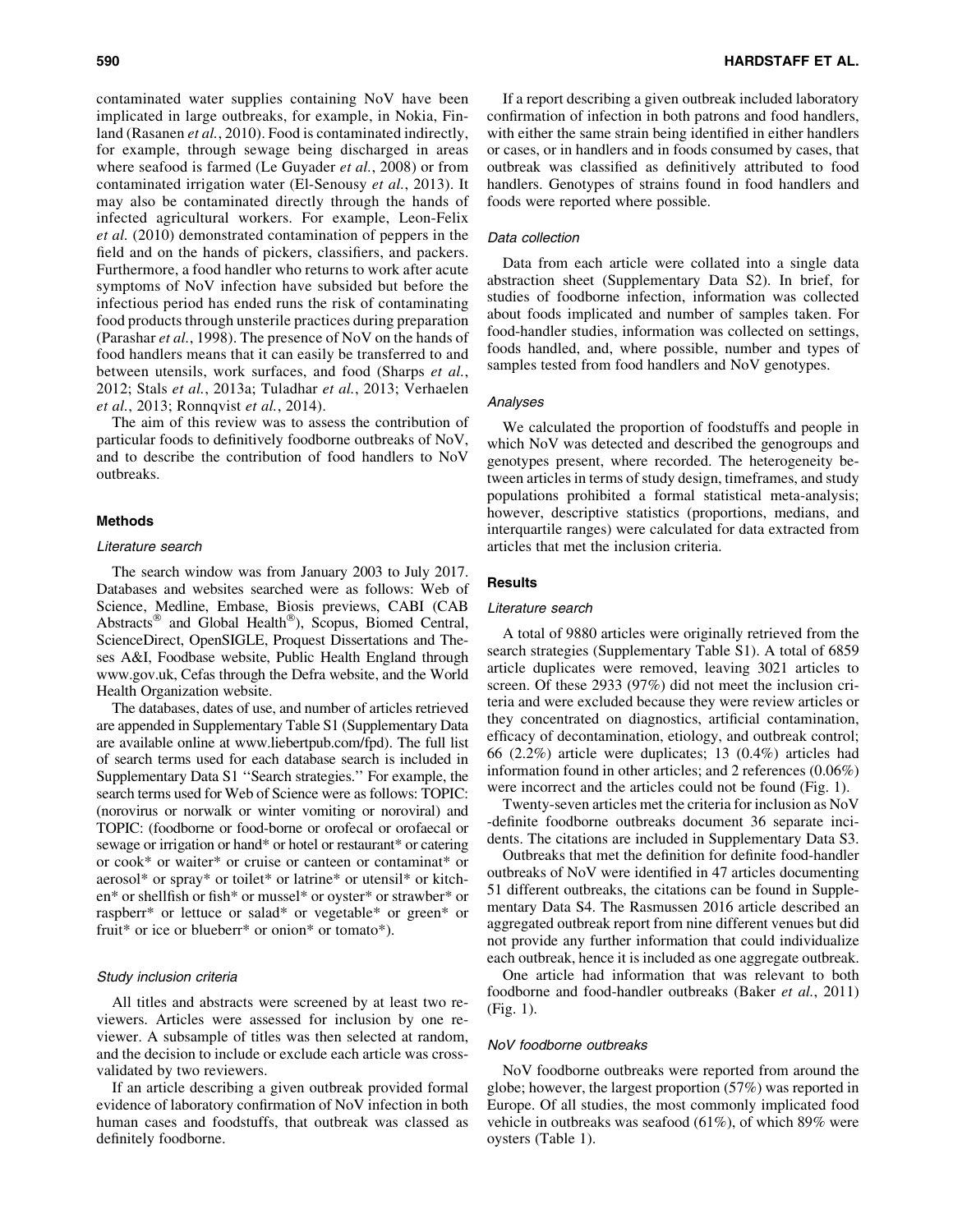

FIG. 1. Article selection process.

The number of people exposed to NoV in each outbreak ranged from 2 (Muller *et al.*, 2016) to 1580 people (Simmons *et al.*, 2007), with a median of 59 people. The number of people falling ill ranged between 2 (Muller *et al.*, 2016) and 305 (Ng *et al.*, 2005) (median = 23 people). The number of ill people providing samples for testing was between 1 (David *et al.*, 2007; Fitzgerald *et al.*, 2014) and 42 (Le Guyader *et al.*, 2006) (median = 8 people). The median (interquartile range) for the proportion of NoV-positive samples was 79% (52– 100%), with the median number of positive samples being 3 (range = 1–24) (Prato *et al.*, 2004; David *et al.*, 2007; Nenonen *et al.*, 2009; Institute of Environmental Science and Research, 2011; Centers for Disease Control and Prevention, 2012; Fitzgerald *et al.*, 2014; Muller *et al.*, 2016).

Most commonly, the NoV genotypes found in food (Table 2) and patrons (Supplementary Table S2) were mixed. Supplementary Tables S2 and S3 indicate that a greater diversity of genotypes was recovered from people affected by the implicated foods than from the foods themselves. The most common genotypes include GII.4 recovered from food and GII.4, GI.4, GI.1, and GI.2 identified from people infected in foodborne outbreaks.

Many studies were outbreak reports and had used genotyping and attack rates to determine transmission route. However, 15 of 27 articles included the odds and risk ratios of foods implicated in associated outbreaks (Supplementary Table S3). The risk factors were predominantly seafood related.

# NoV food-handler outbreaks

Food-handler outbreaks occurred in a wide variety of settings (Table 2). The most common setting was restaurants (12/51 outbreaks). In 33% of food-handler outbreaks, implicated food items were not categorized. When they were categorized, the most common, associated with 20% of

| Country/Food                        | Clams | Lettuce | <b>Mussels</b> | Oysters | Raspberries | Shellfish |
|-------------------------------------|-------|---------|----------------|---------|-------------|-----------|
| Australia                           |       |         |                |         |             |           |
| Canada                              |       |         |                |         |             |           |
| Denmark                             |       |         |                |         |             |           |
| Finland                             |       |         |                |         |             |           |
| France                              |       |         |                | 3       |             |           |
| Italy                               |       |         |                |         |             |           |
| Italy and France                    |       |         |                |         |             |           |
| Japan                               |       |         |                |         |             |           |
| New Zealand                         |       |         |                | 2       |             |           |
| Singapore                           |       |         |                |         |             |           |
| Sweden                              |       |         |                |         |             |           |
| United Kingdom                      |       |         |                |         |             |           |
| <b>United States</b>                |       |         |                |         |             |           |
| France, Italy                       |       |         |                |         |             |           |
| Denmark, France, and United Kingdom |       |         |                |         |             |           |

Table 1. Food Implicated in Foodborne Norovirus Outbreaks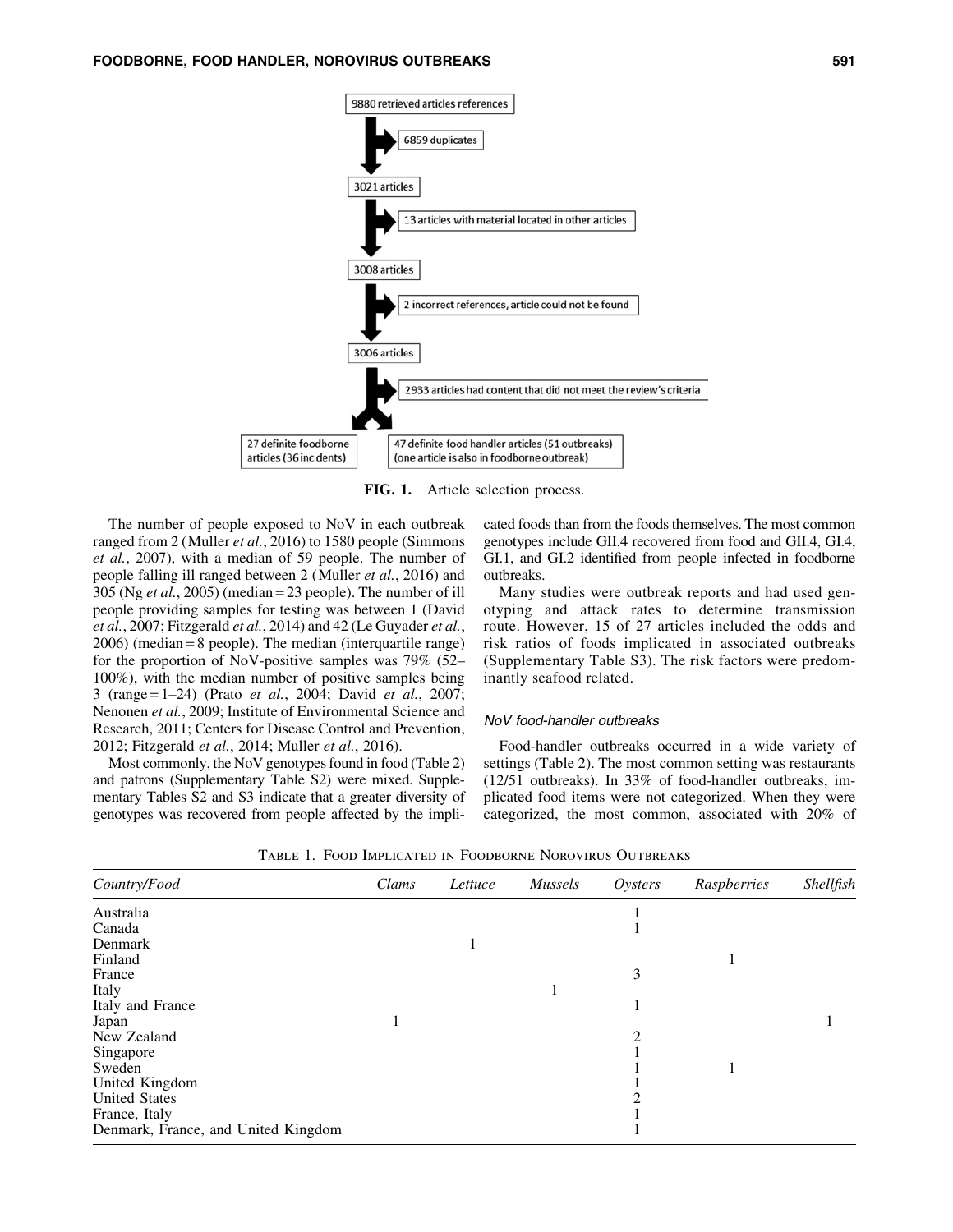|                                                                       |        |                   |              |                 |                        |       |                  | TABLE 2. SETTINGS AND FOODS HANDLED IN FOOD HANDLER-ASSOCIATED NOROVIRUS OUTBREAKS |        |                       |  |
|-----------------------------------------------------------------------|--------|-------------------|--------------|-----------------|------------------------|-------|------------------|------------------------------------------------------------------------------------|--------|-----------------------|--|
| Food handled/setting                                                  | Bakery | Birthday<br>party | home<br>Care | Caterer College | Healthcare<br>facility | Hotel | Military<br>base | Restaurant School canteen Tourists Wedding                                         |        | $S\iota\iota\iota\!f$ |  |
| Antipasti and garlic<br>mashed potatoes<br>Aemono sauce               |        |                   |              |                 |                        |       |                  |                                                                                    |        |                       |  |
|                                                                       |        |                   |              |                 |                        |       |                  |                                                                                    |        |                       |  |
| Bakery products<br>Cold sausage; meat dish with<br>salad and a rolled |        |                   |              |                 |                        |       |                  |                                                                                    |        |                       |  |
| spinach pancake                                                       |        |                   |              |                 |                        |       |                  |                                                                                    |        |                       |  |
| Cold shredded chicken set meal                                        |        |                   |              |                 |                        |       |                  |                                                                                    |        |                       |  |
| Egg mayonnaise; sandwiches.<br>Mushroom dish<br>Paella and beef       |        |                   |              |                 |                        |       |                  |                                                                                    |        |                       |  |
|                                                                       |        |                   |              |                 |                        |       |                  |                                                                                    |        |                       |  |
| Sandwiches                                                            |        |                   |              |                 |                        |       |                  |                                                                                    |        |                       |  |
| Sandwiches and vegetation                                             |        |                   |              |                 |                        |       |                  |                                                                                    |        |                       |  |
| Seafood                                                               |        |                   |              |                 |                        |       |                  | 3                                                                                  |        |                       |  |
| Seafood, lamb, and                                                    |        |                   |              |                 |                        |       |                  |                                                                                    |        |                       |  |
| crème brulee                                                          |        |                   |              |                 |                        |       |                  |                                                                                    |        |                       |  |
| Seafood, passion fruit,<br>and lavender dish                          |        |                   |              |                 |                        |       |                  |                                                                                    |        |                       |  |
|                                                                       |        |                   |              |                 |                        |       |                  |                                                                                    |        |                       |  |
| Seafood, spiced chicken,<br>and noodle salad                          |        |                   |              |                 |                        |       |                  |                                                                                    |        |                       |  |
|                                                                       |        |                   |              |                 |                        |       |                  |                                                                                    |        |                       |  |
| Standard hospital diet                                                |        |                   |              |                 |                        |       |                  |                                                                                    |        |                       |  |
| Unknown                                                               |        |                   |              |                 |                        | 3     |                  | $\mathcal{L}$                                                                      | $\sim$ |                       |  |
| Vegetation                                                            |        |                   |              |                 |                        |       |                  |                                                                                    |        | $\mathfrak{c}$        |  |
| Vegetation, Sara Udon noodles<br>Vegetation, water fountain           |        |                   |              |                 |                        |       |                  |                                                                                    |        |                       |  |
|                                                                       |        |                   |              |                 |                        |       |                  |                                                                                    |        |                       |  |

b ÷. Ü  $\mathbf c$ f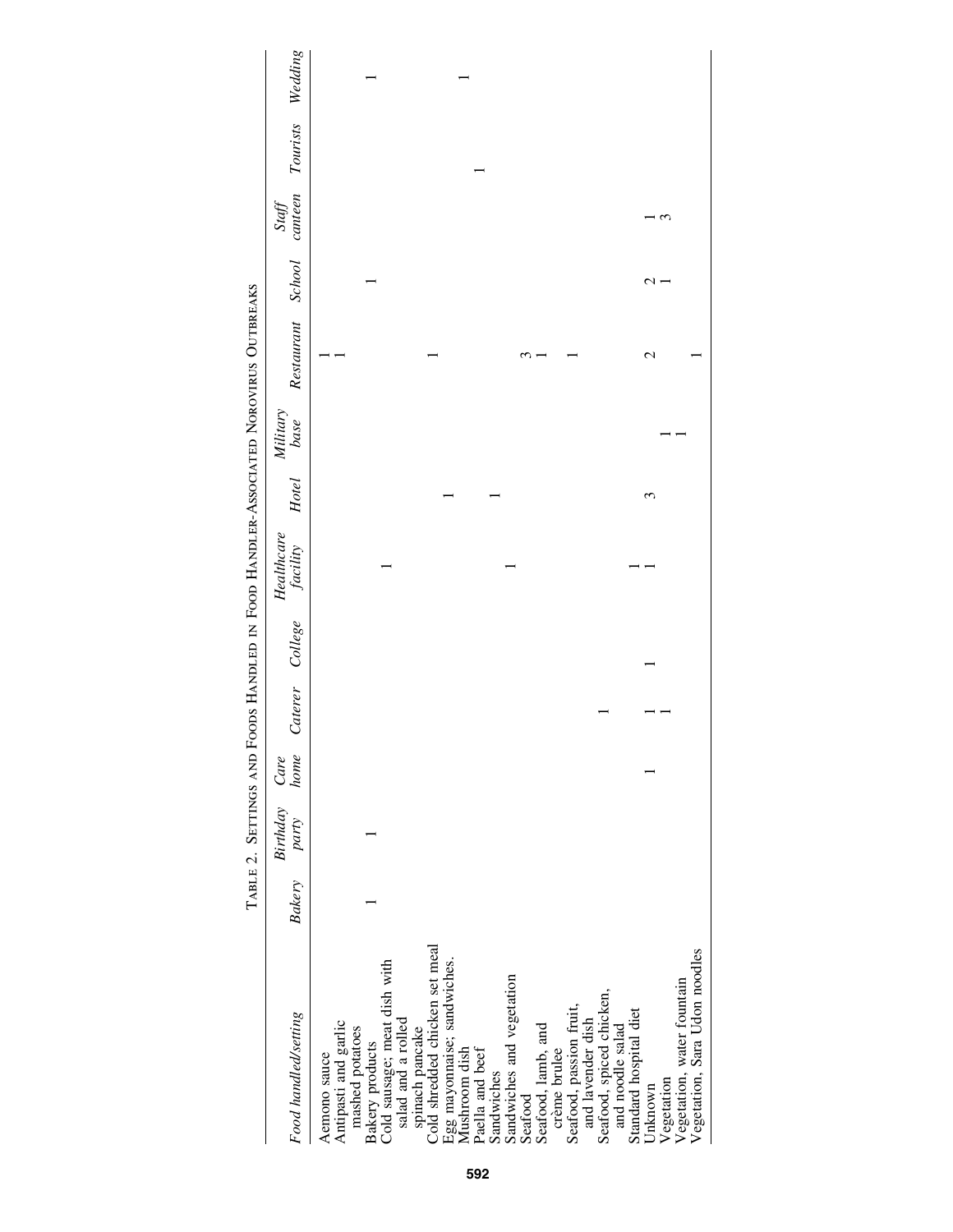outbreaks, were salad and vegetables, followed by dishes containing seafood (Supplementary Table S4). The number of patrons with NoV varied from 3 (Sala *et al.*, 2009; Baker *et al.*, 2011; Made *et al.*, 2016) to 660 (Hirakata *et al.*, 2005).

Food handling (mostly kitchen) staff were sampled for NoV in 44 of 51 (86%) outbreaks. The median proportion of positive samples obtained from food handlers was 46% (interquartile range of 25–76%).

The most common genotype recovered from food handlers (Supplementary Table S5) and people whose illness was associated with food handlers (Table 3) was GII.4.

Many food-handler outbreaks had more than one risk factor (Table 4); some focused on a time or place that an exposure occurred, whereas others implicated consumers' dishes that food handlers handled (Table 4).

## **Discussion**

## Findings

Oysters and other types of seafood dominated the list of foodstuffs tested for NoV after clinical illness, and it is not clear whether this is a genuine food-related effect, or a consequence of various factors. First, investigator bias may arise because of a long-established association between seafood (Murphy *et al.*, 1979) and NoV. Second, seafood may additionally dominate food sources in our review because of the availability of oysters for testing from batches implicated in outbreaks. This is unlike salad and berries, which are likely to perish or be consumed in their entirety more quickly. Finally, the dominance of seafood may be because of virus particles attaching more easily to seafood than to salad and berries (Tian *et al.*, 2011). Lettuce and raspberries are also implicated in a number of outbreaks, reflecting contamination of food through roots as a result of contaminated irrigation water (Dicaprio *et al.*, 2012; Hirneisen, 2012), contamination by food handlers, or a combination of both.

European law states that food handlers should notify their employers if they are ill and that no toxins should be shed where food is present (European Union 2004). Current advice suggests that food handlers suffering from gastroenteritis should stay away from work for a further 48 h, once the symptoms have disappeared (Food Standards Agency, 2009). Despite this, because of prodromal, prolonged, and asymptomatic shedding, there is the potential for both symptomatic

Table 3. The Odds and Risk Ratios Calculated in Studies Describing Foodborne Norovirus Outbreaks

| Author                           | Year | <i>Risk factor(s)</i>                               | Odds ratio (95% confidence interval) |
|----------------------------------|------|-----------------------------------------------------|--------------------------------------|
| Doyle et al.                     | 2004 | Oysters                                             | 55.3 (2.9–1058.7)                    |
| Prato <i>et al.</i>              | 2004 | Cooked mussels                                      | $1.5(1.05-2.23)$                     |
| Prato <i>et al.</i>              | 2004 | Cooked mussels                                      | $3.04(1.26 - 7.30)$                  |
| Prato <i>et al.</i>              | 2004 | Raw mussels                                         | $1.38(1-1.91)$                       |
| Prato <i>et al.</i>              | 2004 | Raw musels                                          | $1.5(1.18-1.89)$                     |
| Ng et al.                        | 2005 | Oysters                                             | $18.3(9.9-33.2)$                     |
| Simmons et al.                   | 2007 | Oysters                                             | $11.9(3.9-36.1)$                     |
| Simmons et al.                   | 2007 | Salmon contaminated by oysters                      | $2.3(1.2-4)$                         |
| Simmons et al.                   | 2007 | Tuatuas                                             | $3(1.7-5.6)$                         |
| Simmons et al.                   | 2007 | Seafood chowder                                     | $2.5(1-6.3)$                         |
| Webby et al.                     | 2007 | Grilled oysters                                     | $17(5-51)$                           |
| Webby et al.                     | 2007 | Oyster cocktails                                    | $35(5-243)$                          |
| Liko et al.                      | 2009 | Oysters                                             | $11.8(2-50)$                         |
| Maunula et al.                   | 2009 | Frozen raspberries                                  |                                      |
| Ethelberg et al.                 | 2010 | Lettuce                                             | $6.2(1-38)$                          |
| NZ public health<br>surveillance | 2011 | Oysters at a wedding                                | $8.5(2.3-31.3)$                      |
| Baker et al.                     | 2011 | Oysters                                             | $(11.7\text{-}inf)$                  |
| Baker et al.                     | 2011 | Lamb                                                | $(3.8\text{-}inf)$                   |
| Baker et al.                     | 2011 | Crème brulee                                        | $16.8(1.3 - 825.9)$                  |
| Viriot et al.                    | 2011 | Late cases—oysters                                  | 32.22 (7.09–146.34)                  |
| Viriot et al.                    | 2011 | Early cases—oysters                                 | $2.68(1.36 - 5.27)$                  |
| Viriot et al.                    | 2011 | Early cases—knuckle of ham                          | $3.75(1.91 - 7.35)$                  |
| Muller et al.                    | 2016 | Salmon and leafy greens                             | $7.7(2.2-27)$                        |
| Park et al.                      | 2015 | Raw seaweed with vinegar and radish                 | $7.9(1.1-56.2)$                      |
| Park et al.                      | 2015 | Seasoned green seaweed with pears                   | $5.1(1.1-24.8)$                      |
| Park et al.                      | 2015 | School A: cabbage kimchi (lunch)                    | $4.56(2.96 - 7.02)$                  |
| Park et al.                      | 2015 | School A: spicy potato stew (lunch)                 | $1.78(1.05-3.02)$                    |
| Park et al.                      | 2015 | School A: cabbage kimchi (dinner)                   | $1.9(1.39-2.60)$                     |
| Park et al.                      | 2015 | School B: cabbage kimchi                            | $2.26(1.24 - 4.15)$                  |
| Park et al.                      | 2015 | School C: kimchi                                    | $2.10(1.68-2.63)$                    |
| Park et al.                      | 2015 | School C: water                                     | $1.56(1.17-2.08)$                    |
| Park et al.                      | 2015 | School C: jajangbap, rice and<br>Chinese bean sauce | $3(1.48 - 6.09)$                     |
| Park et al.                      | 2015 | School C: bean paste soup with tofu                 | $1.23(1.01-1.50)$                    |
| Park et al.                      | 2015 | School C: sweet and sour pork and salad             | $3.08(1.59 - 5.98)$                  |
| Park <i>et al.</i>               | 2015 | School C: tangerine juice                           | $2.55(1.37-4.74)$                    |
| Le Guyader et al.                | 2008 | Oysters                                             | $4.5(1.6-13.3)$                      |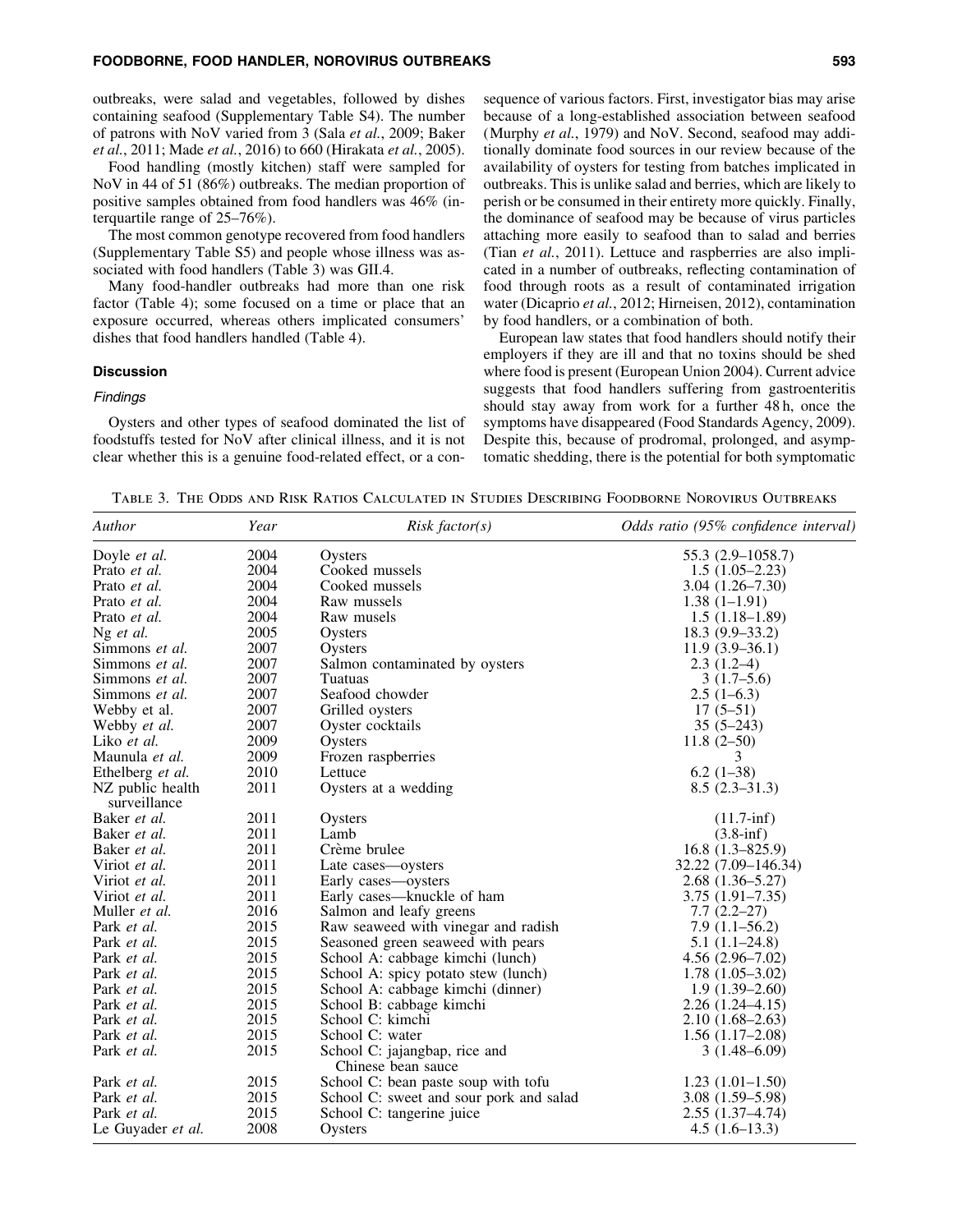| Author                      | Year | Risk factor(s)                                      | Odds or risk ratio<br>(95% confidence interval) |
|-----------------------------|------|-----------------------------------------------------|-------------------------------------------------|
| Wadl <i>et al</i> .         | 2010 | Salad                                               | $8.1(1.5-45.4)$                                 |
| Zomer et al.                | 2010 | Eating tomatoes                                     | $5.6(3.2 - 9.6)$                                |
| Cai et al.                  | 2013 | Eating restaurant A                                 | $3.46(1.07-11.16)$                              |
| Cai et al.                  | 2013 | Cold shredded chicken set meal                      | 17.82 (4.46–78.17)                              |
| Ruan et al.                 | 2013 | Unknown                                             | $12(5.4-28)$                                    |
| Friedman et al.             | 2005 | Wedding cake with strawberry filling                | $9.3(6.2-13.8)$                                 |
| Baker et al.                | 2011 | Oysters                                             | $(11.7 - inf)$                                  |
| Baker et al.                | 2011 | Lamb                                                | $(3.8\text{-}inf)$                              |
| Baker et al.                | 2011 | Crème brulee                                        | $16.8(1.3 - 825.9)$                             |
| Godoy et al.                | 2016 | Eating in canteen                                   | $5.8(1.8-19.3)$                                 |
| Lin et al.                  | 2015 | Eating a kebab                                      | $6.7(3.4-28)$                                   |
| Sanchez et al.              | 2017 | Cake                                                | $10.1(1.2-81.6)$                                |
| Sanchez et al.              | 2017 | Pizza                                               | $3.6(1.1-11.9)$                                 |
| Godoy et al.                | 2005 | Sandwiches                                          | $2.3(1.1-5.1)$                                  |
| DeWit et al.                | 2007 | Bread rolls                                         | $2(1.6-2.4)$                                    |
| Hirakata <i>et al</i> .     | 2005 | Sara Udon                                           | $3.1(1.1-8.7)$                                  |
| Hirakata et al.             | 2005 | Spring roll                                         | $2.3(1.1-4.7)$                                  |
| Hirakata <i>et al</i> .     | 2005 | <b>Broccoli</b>                                     | $2.4(1.2-4.6)$                                  |
| Centers for Disease Control | 2006 | Scalloped potatoes                                  | $2.8(1.1-6.9)$                                  |
| Centers for Disease Control | 2006 | Chicken                                             | $2.2(1.0-4.8)$                                  |
| Centers for Disease Control | 2006 | Self-reported direct contact ill people             | $2.3(1.0-5.0)$                                  |
| Centers for Disease Control | 2007 | Antipasti platter                                   | $2.96(1.08-8.14)$                               |
| Centers for Disease Control | 2007 | Garlic mashed potatoes                              | $4.05(1.37-11.99)$                              |
| Schmid et al.               | 2007 | Food exposure Wednesday                             | 18.81 (11.82–29.96)                             |
| Schmid et al.               | 2007 | Food exposure Thursday                              | $2.14(1.65-2.79)$                               |
| Schmid et al.               | 2007 | Salad                                               | $2.82(1.0-7.94)$                                |
| Showell <i>et al.</i>       | 2007 | Eating salad on day 1                               | 74 (8–1685)                                     |
| Showell et al.              | 2007 | Eating salad on day 2                               | $27(6-138)$                                     |
| Ohwaki <i>et al</i> .       | 2009 | Eating standard diet (workers)                      | 18.13 (5.76–57.03)                              |
| Ohwaki <i>et al</i> .       | 2009 | Eating standard diet (patients)                     | $2.12(1.05-4.31)$                               |
| Nicolay et al.              | 2011 | Egg mayonnaise sandwich                             | $2.3(1.4-3.9)$                                  |
| Nicolay et al.              | 2011 | Turkey and stuffing sandwich                        | $1.9(1.2-3.2)$                                  |
| Nicolay et al.              | 2011 | Chicken sandwich                                    | $1.9(1.1-3.1)$                                  |
| Schmid et al.               | 2011 | Sliced pork with salad                              | $1.8(1.1-2.99)$                                 |
| Schmid et al.               | 2011 | Rolled pancake filled with spinach                  | $1.86(1.19-2.93)$                               |
| Smith et al.                | 2012 | Oyster, passion fruit, and lavender dish            | $7(1.1-45.2)$                                   |
| Maritschnik et al.          | 2013 | Females eating a mushroom dish                      | $2.3(1.21-4.34)$                                |
| Ruan et al.                 | 2013 | Eating delicatessen food from a shop on 14 November | $9.7(2.6-36)$                                   |
| Ruan et al.                 | 2013 | Eating delicatessen food from a shop on 15 November | $8.8(3.2-24)$                                   |
| Thornley et al.             | 2013 | Italian sushi                                       | $3.4(1.2-9.5)$                                  |
| Thornley et al.             | 2013 | Consuming food prepared manually                    | $6.6(2.2-39.2)$                                 |
| Thornley et al.             | 2013 | Attending an event before 11.45 a.m.                | $7.2(24,-43.2)$                                 |
| Kimura <i>et al.</i>        | 2012 | Eating on 23 March                                  | $18.1 (9.2 - 35.4)$                             |
| Liu et al.                  | 2015 | Roasted duck                                        | $4.94(2.01-12.35)$                              |
| Raj et al.                  | 2017 | Event two: prawn salad                              | $3.92(1.39 - 11.08)$                            |
| Raj et al.                  | 2017 | Event two: chicken simmered in wine                 | $3.92(1.39 - 11.08)$                            |
| Raj et al.                  | 2017 | Event three: spring rolls                           | 11.52 (4.31-30.79)                              |
| Raj et al.                  | 2017 | Event six: prawn salad                              | $11.07(1.33 - 92.46)$                           |
| Raj et al.                  | 2017 | Event six: spicy jelly fish                         | 15.58 (4.41–55.13)                              |
| Raj et al.                  | 2017 | Event six: deep fried prawn                         | $5.45(1.43-20.72)$                              |
| Smith et al.                | 2017 | Ham hock                                            | $6.62$ $(2.19-20.03)$                           |
| Watier-Grillot et al.       | 2017 | Shrimp salad                                        | $2.6(1.2-6.0)$                                  |
| Watier-Grillot et al.       | 2017 | Pasta salad                                         | $2.9(1.3-6.4)$                                  |
| Centers for Disease Control | 2007 | Mashed potatoes                                     | $2.4(1.0-5.4)$                                  |

Table 4. The Odds and Risk Ratios Calculated in Studies About Food-Handler Norovirus Outbreaks

and asymptomatic individuals to contaminate the workplace. In a study by Sabria *et al.* (2016), food handlers and healthcare workers were sampled in workplaces where NoV outbreaks had occurred. In total, 59.1% of workers were found to be excreting NoV and around 70% of those NoV excreters were classed as asymptomatic (Sabria *et al.*, 2016). Sabria *et al.* (2016) also demonstrated that both asymptomatic and symptomatic food workers shed virus for up to 3 weeks postoutbreak exposure (Sabria *et al.*, 2016). Some articles in our review described workers becoming ill at work, resulting in workplace contamination (which could have made it easier to determine the cause of an outbreak) (Centers for Disease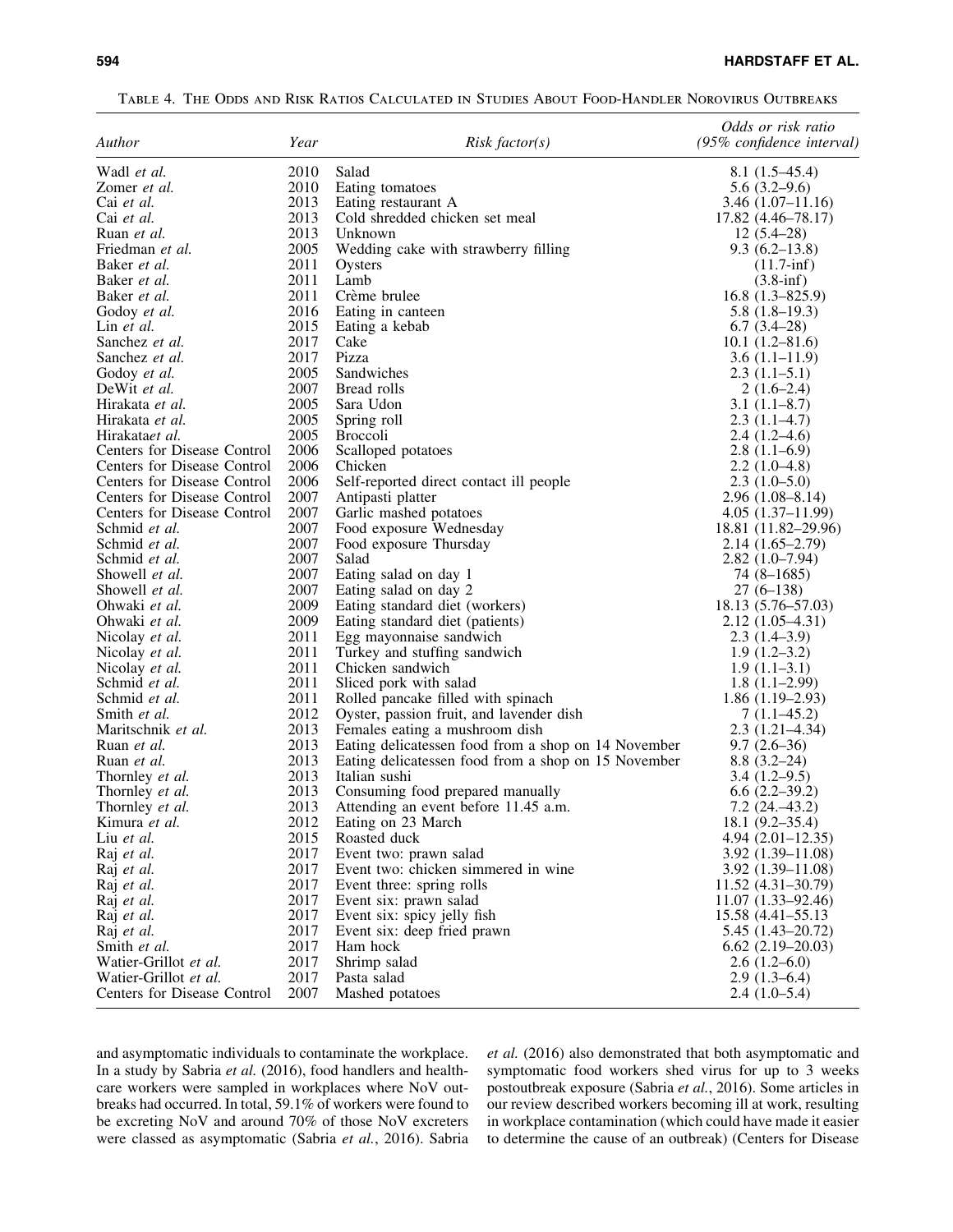## FOODBORNE, FOOD HANDLER, NOROVIRUS OUTBREAKS 595

Control Prevention, 2007; Baker *et al.*, 2011; Maritschnik *et al.*, 2013; Thornley *et al.*, 2013). Some food handlers, however, were not ill but were found to be shedding the virus (Ozawa *et al.*, 2007) whereas others, who had been around ill people but had not exhibited symptoms themselves, may be asymptomatic shedders who run the same risk as symptomatic individuals of contaminating the workplace (Kuo *et al.*, 2009; Lin *et al.*, 2015).

A study by Verhoef *et al.* (2013) found that few food handlers in catering companies  $(20\%, k = 600, n = 1023)$  had heard of NoV, compared with food handlers based in hospital (92%,  $k = 141$ ,  $n = 154$ ) and nonhospital (71%,  $k = 88$ ,  $n = 101$ ) institutions such as nursing homes and retirement homes. Knowledge may impact on a worker's likelihood of staying away from work in the event that they experience an active infection. Fewer facilities necessary for kitchen staff to maintain high standards of hygiene, for example, hand washing instructions for new staff and separate sinks for hand washing were found in catering companies than in hospital restaurants and nonhospital institutional catering (Verhoef *et al.*, 2013). The differences in kitchen standards, training, and knowledge may help to explain why fewer food-handler outbreaks were attributed to hospitals than to restaurants and caterers.

Hedberg *et al.* (2006) found that in restaurants with managers who had undertaken training on food safety, outbreaks were less likely than in those without trained managers and staff. However, practices that reduced contamination such as using gloves and designated utensils on different products did not always occur, even if workers were aware that they should be doing this (Robertson *et al.*, 2013). Hedberg *et al.* (2006) additionally found that outbreaks were less likely in restaurants where sick pay was provided and a staff reporting policy in the event of illness was in place. This is in accordance with a study by Carpenter *et al.* (2013), which found that people continued to work through diarrhea and vomiting for fear of losing their jobs and shifts if they were absent. It is difficult to make recommendations to stay at home in a culture in which many workers will not have regulated hours, and will not necessarily receive sick pay if they are absent from work.

### Limitations

There are various limitations in the results of our review. For example, varying time lags between falling ill and fecal sampling in different studies were observed and this will have affected the likelihood of finding virus. This is noted in two studies as a possible explanation for heterogeneity in shedding periods (Murata *et al.*, 2007; Atmar *et al.*, 2008). The length of time from acquisition of the virus to genotyping may determine the strains found and will not necessarily capture chance-point mutations or gene transfer from other cocirculating strains. This might have resulted in identifying fewer food-handler outbreaks. Furthermore, food handlers will not necessarily admit to being ill (Carpenter *et al.*, 2013; Verhoef *et al.*, 2013), as they may lose work and may not want to leave the workplace understaffed. This will also lead to an underestimate of the frequency of food-handler outbreaks.

Further limitations include the fact that detection of NoV in food and environmental samples is not necessarily widely employed outside specialist laboratories at present (Stals *et al.*, 2013b). There are standardized valid laboratory protocols for examination of hepatitis A virus and NoV in foods,

but these are currently qualitative in nature (although ISO/TS 15216-2:2013 is being reviewed and will be replaced by a quantitative standard (ISO/DIS 15216-2)) (Stals *et al.*, 2013b; Anonymous, 2017) and there are challenges in assessing whether or not the NoV detected in human or food samples has infectious potential (Knight *et al.*, 2013).

The completeness of studies included in a systematic review was achieved through the use of a comprehensive search strategy from a wide range of sources. However, the timescale of the review was restricted to ensure comparability of laboratory methods, which will have resulted in the omission of studies before 2003.

Peer-reviewed publication usually requires reporting of novel findings (new virus type, new food vehicle, etc.) and so outbreaks that provide high-quality evidence of longestablished causes and exposure routes may not reach the peer-reviewed literature. This means that the burden of illness associated with particular food sources and risky environments may be underrepresented in our systematic review.

The strict case definition resulted in comparatively few articles for which the quality of evidence confirming a food source or food-handler involvement was judged to be high. Relatively few studies had tested both cases and foods, or cases and handlers.

Finally, studies from wealthier countries comprised the majority of those appearing in the review, reflecting the greater technological development, public health infrastructure, and monetary resource required for the investigation of outbreaks and identification of causative microbiological agents. Furthermore, a short duration of illness with NoV may limit the number of outbreaks that are formally reported and investigated, for example, small foodborne outbreaks may be expected and, therefore, not reported in countries in which a lot of seafood, including oysters, is eaten, for example, Japan (*Pers. Comm.* Dr Yamanaka).

### **Conclusions**

Food and food handlers both contribute to outbreaks of NoV. Some outbreaks were attributed to asymptomatic food handlers. Contaminated shellfish were implicated in the greatest number of definite foodborne outbreaks. Food handlers contributed to definite food-handler outbreaks involving a diverse range of foodstuffs and in a wide variety of settings, including weddings and military establishments. More genotypes of NoV were found in ill people than in samples from food and food handlers. The potential for both food products and food handlers to contribute to the burden of NoV infection was demonstrated conclusively.

#### Acknowledgments

This work was funded by the United Kingdom Food Standards Agency under project FS101040: ''Assessing the contribution made by the food chain to the burden of UKacquired norovirus infection (NoVAS).'' The authors thank Dr. Tsuyuko Yamanaka for translating Japanese articles into English. The authors also thank the NoVAS Consortium for helpful comments. The NoVAS Consortium, in addition to the authors, comprises the University of Liverpool (Miren Iturriza-Gomara), the University of East Anglia (Paul Hunter and Jim Maas), Public Health England (David James Allen, Nicola Elviss, and Andrew Fox), Leatherhead Food Research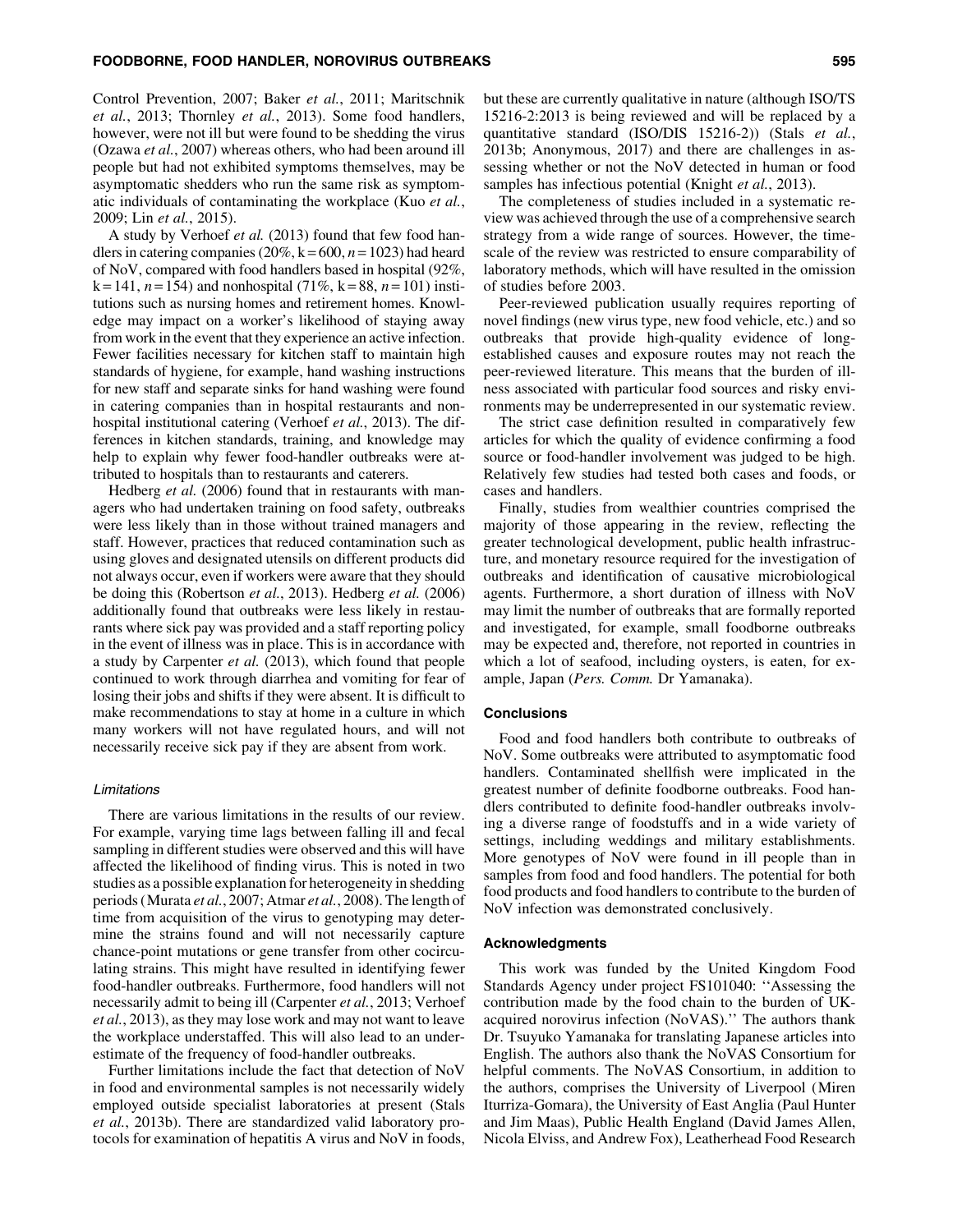(Angus Knight) and Fera Science Ltd. (Nigel Cook and Martin D'Agostino). S.J.O'B. and J.P.H. are affiliated to the National Institute for Health Research Health Protection Research Unit in Gastrointestinal Infections at University of Liverpool in partnership with Public Health England, in collaboration with University of East Anglia, University of Oxford, and the Quadram Institute. S.J.O'B. and J.P.H. are based at the University of Liverpool. The views expressed are those of the author(s) and not necessarily those of the NHS, the NIHR, the Department of Health, or Public Health England.

# Disclosure Statement

No competing financial interests exist.

## References

- Akihara S, Phan TG, Nguyen TA, Hansman G, Okitsu S, Ushijima H. Existence of multiple outbreaks of viral gastroenteritis among infants in a day care center in Japan. Arch Virol 2005;150:2061–2075.
- Al-Thani A, Baris M, Al-Lawati N, Al-Dhahry S. Characterising the aetiology of severe acute gastroenteritis among patients visiting a hospital in Qatar using real-time polymerase chain reaction. BMC Infect Dis 2013;13:329.
- Anonymous. Microbiology of the food chain—Horizontal method for determination of hepatitis A virus and norovirus using real-time RT-PCR—Part 1: Method for quantification. ISO 15216-1:2017. Geneva, Switzerland: International Organization for Standardization G, (ed.), 2017.
- Atmar RL, Opekun AR, Gilger MA, *et al.* Norwalk virus shedding after experimental human infection. Emerg Infect Dis 2008;14:1553–1557.
- Baker K, Morris J, McCarthy N, *et al.* An outbreak of norovirus infection linked to oyster consumption at a UK restaurant, February 2010. J Public Health (Oxf) 2011;33:205-211.
- Bernstein DI, Atmar RL, Lyon GM, *et al.* Norovirus vaccine against experimental human GII.4 virus illness: A challenge study in healthy adults. J Infect Dis 2015;211:870–878.
- Carpenter LR, Green AL, Norton DM, *et al.* Food worker experiences with and beliefs about working while ill. J Food Prot 2013;76:2146–2154.
- [CDC] Centers for Disease Control and Prevention. Norovirus Infections Associated with Frozen Raw Oysters-Washington, 2011. Clin Infect Dis 2012;54:I-I.
- Centers for Disease Control Prevention. Norovirus outbreak associated with ill food-service workers—Michigan, January-February 2006. MMWR Morb Mortal Wkly Rep 2007;56: 1212–1216.
- David ST, McIntyre L, MacDougall L, *et al.* An outbreak of norovirus caused by consumption of oysters from geographically dispersed harvest sites, British Columbia, Canada, 2004. Foodborne Pathog Dis 2007;4:349–358.
- Dicaprio E, Ma Y, Purgianto A, Hughes J, Li J. Internalization and dissemination of human norovirus and animal caliciviruses in hydroponically grown romaine lettuce. Appl Environ Microbiol 2012;78:6143–6152.
- El-Senousy WM, Costafreda MI, Pinto RM, Bosch A. Method validation for norovirus detection in naturally contaminated irrigation water and fresh produce. Int J Food Microbiol 2013;167:74–79.
- European Union. Council regulation (EC) No. 852/2004 of the European parliament and of the council of 29 April 2004 on the hygiene of foodstuffs. Off J Eur Union 2004;226:3–21.
- Fitzgerald TL, Merritt TD, Zammit A, *et al.* An outbreak of norovirus genogroup II associated with New South Wales oysters. Commun Dis Intell Q Rep 2014;38:E9–E15.
- Food Standards Agency. *Food handlers: Fitness to work*. United Kingdom, Agency FS, 2009, pp. 1–17.
- Graham DY, Jiang X, Tanaka T, Opekun AR, Madore HP, Estes MK. Norwalk virus infection of volunteers: New insights based on improved assays. J Infect Dis 1994;170:34–43.
- Hedberg CW, Smith SJ, Kirkland E, *et al.* Systematic environmental evaluations to identify food safety differences between outbreak and nonoutbreak restaurants. J Food Prot 2006;69:2697–2702.
- Hirakata Y, Arisawa K, Nishio O, Nakagomi O. Multiprefectural spread of gastroenteritis outbreaks attributable to a single genogroup II norovirus strain from a tourist restaurant in Nagasaki, Japan. J Clin Microbiol 2005;43:1093–1098.
- Hirneisen K. *Enteric Viral Interactions on Fresh Produce*. Volume 3556564. University of Delaware, Ann Arbor, 2012, p. 202.
- Huynen P, Mauroy A, Martin C, *et al.* Molecular epidemiology of norovirus infections in symptomatic and asymptomatic children from Bobo Dioulasso, Burkina Faso. J Clin Virol 2013;58:515–521.
- Institute of Environmental Science and Research. Outbreak case reports: Norovirus outbreak linked to consumption of imported raw oysters. N Z Public Health Surveill Rep 2011;9:7–8.
- Kirby AE, Shi J, Montes J, Lichtenstein M, Moe CL. Disease course and viral shedding in experimental Norwalk virus and Snow Mountain virus infection. J Med Virol 2014;86:2055– 2064.
- Knight A, Li D, Uyttendaele M, Jaykus L-A. A critical review of methods for detecting human noroviruses and predicting their infectivity. Crit Rev Microbiol 2013;39:295–309.
- Krumkamp R, Sarpong N, Schwarz NG, *et al.* Gastrointestinal infections and diarrheal disease in Ghanaian infants and children: An outpatient case-control study. PLoS Negl Trop Dis 2015;9:e0003568.
- Kuo H-W, Schmid D, Jelovcan S, *et al.* A foodborne outbreak due to norovirus in Austria, 2007. J Food Prot 2009;72:193–196.
- Lamhoujeb S, Fliss I, Ngazoa SE, Jean J. Molecular study of the persistence of infectious human norovirus on food-contact surfaces. Food Environ Virol 2009;1:51–56.
- Le Guyader FS, Bon F, DeMedici D, *et al.* Detection of multiple noroviruses associated with an international gastroenteritis outbreak linked to oyster consumption. J Clin Microbiol 2006;44:3878–3882.
- Le Guyader FS, Le Saux J-C, Ambert-Balay K, *et al.* Aichi virus, norovirus, astrovirus, enterovirus, and rotavirus involved in clinical cases from a French oyster-related gastroenteritis outbreak. J Clin Microbiol 2008;46:4011–4017.
- Leon-Felix J, Martinez-Bustillos RA, Baez-Sanudo M, Peraza-Garay F, Chaidez C. Norovirus contamination of bell pepper from handling during harvesting and packing. Food Environ Virol 2010;2:211–217.
- Lin Y-C, Hipfl E, Lederer I, Allerberger F, Schmid D. A norovirus GII.P21 outbreak in a boarding school, Austria 2014. Int J Infect Dis 2015;37:25–29.
- Liu PB, Chien YW, Papafragkou E, Hsiao HM, Jaykus LA, Moe C. Persistence of human noroviruses on food preparation surfaces and human hands. Food Environ Virol 2009;1:141–147.
- Lopman BA, Reacher MH, Vipond IB, Sarangi J, Brown DW. Clinical manifestation of norovirus gastroenteritis in health care settings. Clin Infect Dis 2004;39:318–324.
- Made D, Irmscher HM, Helmecke C, *et al.* Norovirus outbreak in a restaurant: Investigation of the path of infection by